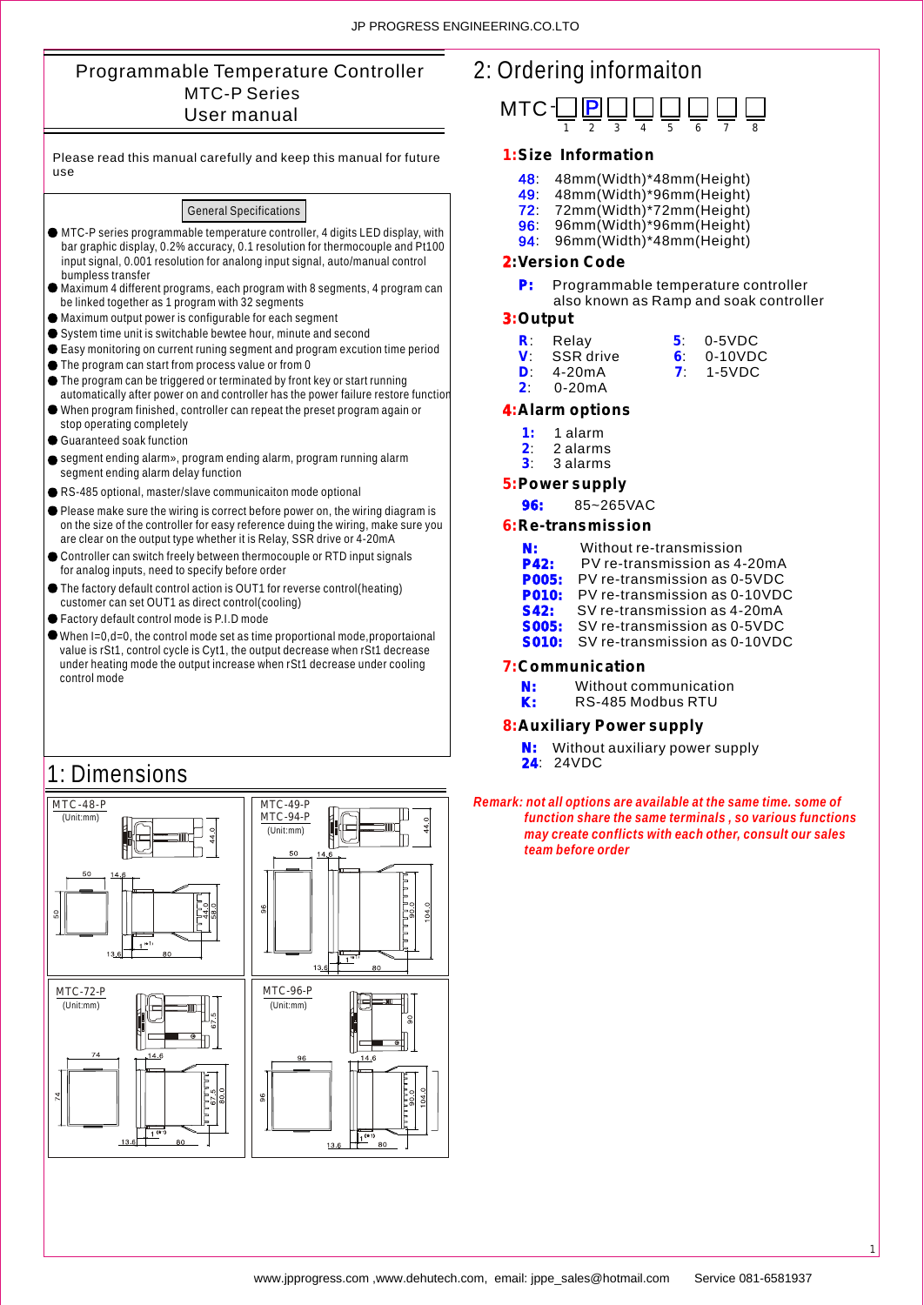## 3: Wiring diagram

2





www.jpprogress.com ,www.dehutech.com, email: jppe\_sales@hotmail.com Service 081-6581937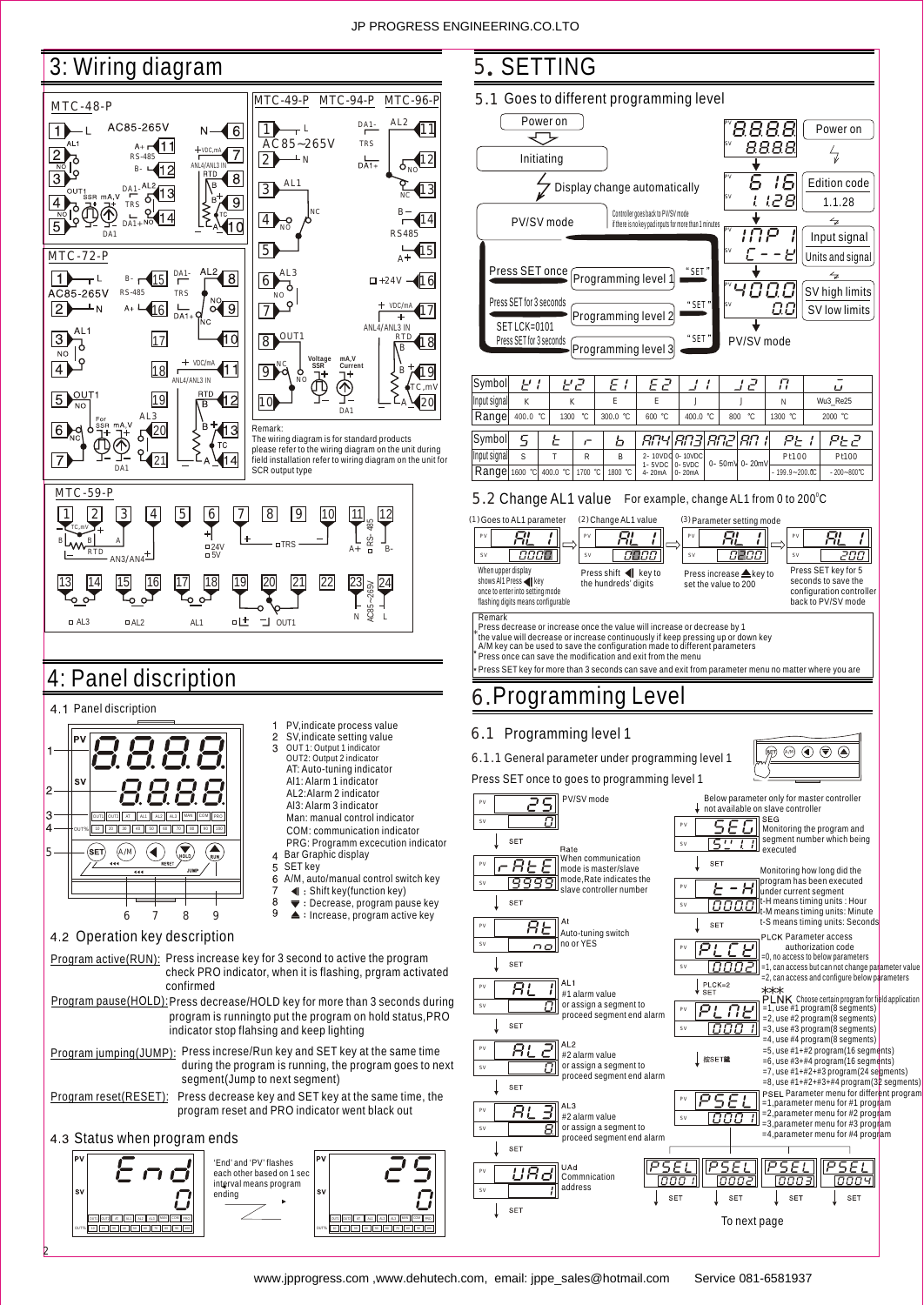### JP PROGRESS ENGINEERING.CO.LTO

| From previous<br>page                                                                                                             |                                                                                                                                                                                                      |                                                                                                                                                              |                                                                                                                                  |
|-----------------------------------------------------------------------------------------------------------------------------------|------------------------------------------------------------------------------------------------------------------------------------------------------------------------------------------------------|--------------------------------------------------------------------------------------------------------------------------------------------------------------|----------------------------------------------------------------------------------------------------------------------------------|
| PSE<br>$PSEL = 1$<br>PV<br>Access to parameter<br>$\overline{G}\overline{G}\overline{G}$ / menu for #1 program<br>SV              | $PSEL=2$<br>PSE<br>L<br>Access to parameter<br>$\overline{B}$ $\overline{B}$ $\overline{B}$ menu for #2 program<br>SV                                                                                | $PSEL=3$<br>ρ<br>$5\varepsilon$<br>L<br>PV<br>Access to parameter<br>$\overline{O}$ $\overline{O}$ $\overline{S}$ menu for #3 program<br>$\texttt{SV}$       | $PSEL=4$<br>PSE<br>L<br>PV<br>Access to parameter<br>000 Y I<br>$\texttt{SV}$<br>menu for #4 program                             |
| <b>SET</b><br>SV1.1<br>PV<br>52<br>$\left  \cdot \right $<br>SV for #1 segment<br>of #1 program<br>SET                            | <b>SET</b><br>SV <sub>2.1</sub><br><u> Sua</u><br>$\sqrt{ }$<br>SV for #1 segment<br>of #2 program<br>SET                                                                                            | <b>SET</b><br>SV3 1<br>SV for #1 segment<br><u> 543</u><br>$\left  \cdot \right $<br>of #3 program<br><b>SET</b>                                             | <b>SET</b><br>SV4.1<br>SV for #1 segment<br>PV<br><u> 544</u><br>$\sqrt{ }$<br>of #4 program<br>SET                              |
| Tr1.1<br>Time for #1 segment of #1 program<br>$\sqrt{1}$<br>$\sqrt{ }$<br>0.0-999.9 hours or minutes<br>0-9999 seconds<br>SET     | Tr2.1<br>$\frac{1}{2}$<br>ととご<br>Time for #1 segment of #2 program<br>0.0-999.9 hours or minutes<br>SET<br>0-9999 seconds                                                                            | Tr3.1<br>$\left  \cdot \right $<br>$\subset \exists$<br>E<br>Time for #1 segment of #3 program<br>0.0-999.9 hours or minutes<br>0-9999 seconds<br><b>SET</b> | PV<br>$-41$<br>E<br>Time for #1 segment of #4 program<br>0.0-999.9 hours or minutes<br>0-9999 seconds<br>SET                     |
| O <sub>1.1</sub><br>Maximum output ratio for #1<br>oξ<br>seament of #1 program<br>$0.\overline{0}$ 100.0%<br>SET                  | Ot2.1<br>$\cdot$<br>2.<br>οŁ<br>Maximum output ratio for #1<br>segment of #2 program<br>SET<br>0.0100.0%                                                                                             | Ot3.1<br>PV<br>3.<br>ot<br>Maximum output ratio for #1<br>segment of #3 program<br>$0.\vec{0}$ 100.0%<br>SET                                                 | Ot4.1<br>ч<br>oŁ<br>Maximum output ratio for #1<br>segment of #4 program<br>0.0100.0%<br><b>SET</b>                              |
| SV1.2<br>i2<br>5 L'<br>SV for #2 segment<br>of #1 program<br>SET                                                                  | SV2.2<br><u>sua</u><br>'2<br>SV for #2 segment<br>of #2 program<br>SET                                                                                                                               | SV3.2<br>SV for #2 segment<br>5 L' 3<br>of #3 program<br>SET                                                                                                 | SV4.2<br><u> 51142</u><br>SV for #2 segment<br>of #4 program<br>SET                                                              |
| Tr1.2<br>ι2<br>Ł<br>Time for #2 segment of #1 program<br>0.0-999.9 hours or minutes<br><b>SET</b><br>0-9999 seconds               | Tr2.2<br>-22<br>Ł.<br>Time for #2 segment of #2 program<br>0.0-999.9 hours or minutes<br>0-9999 seconds<br>SET                                                                                       | Tr3.2<br>PV<br>32<br>Time for #2 segment of #3 program<br>0.0-999.9 hours or minutes<br>$\sqrt{ }$<br>0-9999 seconds<br>SET                                  | Tr4.2<br>PV<br>Чг<br>Ł<br>$\sqrt{ }$<br>Time for #2 segment of #4 program<br>0.0-999.9 hours or minutes<br>0-9999 seconds<br>SET |
| Ot1.2<br>12<br>Maximum output ratio for #2<br>oτ<br>segment of #1 program<br>0.0100.0%<br>SET                                     | Ot2.2<br>ot 22<br>Maximum output ratio for #2<br>seament of #2 program<br><b>SET</b><br>$0.\overline{0}$ 100.0%                                                                                      | Ot3.2<br>$\overline{\beta}$<br>ē<br>ot<br>Maximum output ratio for #2<br>segment of #3 program<br>$0.0100.0\%$<br>SET                                        | Ot4.2<br>ot 42<br>Maximum output ratio for #2<br>segment of #4 program<br>0.0100.0%<br>SET                                       |
| SV1.3<br>13<br>$5$ $\overline{ }$<br>SV for #3 segment<br>of #1 program<br>SET                                                    | SV2.3<br><u> 5112.3</u><br>SV for #3 segment<br>of #2 program<br>SET                                                                                                                                 | SV3.3<br>3<br>523<br>SV for #3 segment<br>of #3 program<br>SET                                                                                               | SV4.3<br><u> 51143 </u><br>SV for #3 segment<br>of #4 program<br>SET                                                             |
| Tr1.3<br>13<br>E<br>$\sqrt{ }$<br>Time for #3 segment of #1 program<br>0.0-999.9 hours or minutes<br><b>SET</b><br>0-9999 seconds | Tr2.3<br>$\overline{c}$ .3<br>とと<br>Time for #3 segment of #2 program<br>0.0-999.9 hours or minutes<br>0-9999 seconds<br>SET                                                                         | Tr3.3<br>$\exists \exists$<br>E<br>Time for #3 segment of #3 program<br>$\sqrt{ }$<br>0.0-999.9 hours or minutes<br>0-9999 seconds<br><b>SET</b>             | Tr4.3<br>43<br>Ł<br>Time for #3 seament of #4 program<br>$\sqrt{ }$<br>0.0-999.9 hours or minutes<br>0-9999 seconds<br>SET       |
| Ot1.3<br>13<br>ot<br>Maximum output ratio for #3<br>segment of #1 program<br>SET<br>0.0100.0%                                     | Ot2.3<br>ot 23<br>Maximum output ratio for #3<br>segment of #2 program<br>0.0100.0%<br>SET                                                                                                           | Ot3.3<br>$\exists \exists$<br>ot<br>Maximum output ratio for #3<br>segment of #3 program<br>0.0100.0%<br>SET                                                 | Ot4.3<br>o E H 3<br>Maximum output ratio for #3<br>segment of #4 program<br>$0.0 - 100.0%$<br>SET                                |
| SV1.4<br>52<br>ाप<br>SV for #4 segment<br>of #1 program<br><b>SET</b>                                                             | SV2.4<br><u> 51129</u><br>SV for #4 segment<br>of #2 program<br><b>SET</b>                                                                                                                           | SV3.4<br>5분문의<br>SV for #4 segment<br>of #3 program<br><b>SET</b>                                                                                            | SV4.4<br>SV for #4 segment<br>5239<br>of #4 program<br><b>SET</b>                                                                |
| と<br>Time for #4 segment of #1 program<br>$\sqrt{ }$<br>0.0-999.9 hours or minutes<br>0-9999 seconds<br><b>SET</b>                | $E \subset \overline{C}$ H<br>Time for #4 segment of #2 program<br>0.0-999.9 hours or minutes<br><b>SET</b><br>0-9999 seconds                                                                        | PV<br>34<br>E<br>Time for #4 segment of #3 program<br>0.0-999.9 hours or minutes<br>$\sqrt{ }$<br>0-9999 seconds<br>SET                                      | 복목<br>$E \subset$<br>Time for #4 segment of #4 program<br>0.0-999.9 hours or minutes<br>0-9999 seconds<br>SET                    |
| Ot1.4<br>$l - l$<br>Maximum output ratio for #4<br>oτ<br>segment of #1 program<br>0.0100.0%<br>SET                                | Ot2.4<br>o E 2.9<br>Maximum output ratio for #4<br>segment of #2 program<br>SET<br>$0.\overline{0}$ 100.0%                                                                                           | Ot3.4<br>ot<br>Maximum output ratio for #4<br>segment of #3 program<br>SET<br>$0.\overline{0}$ 100.0%                                                        | Ot4.4<br>44<br>ot<br>Maximum output ratio for #4<br>segment of #4 program<br>SET<br>$0.\overline{0}$ 100.0%                      |
| SV1.5<br>15<br>5 L'<br>SV for #5 segment<br>of #1 program<br><b>SET</b>                                                           | SV <sub>2.5</sub><br><u> 51'25</u><br>SV for #5 segment<br>of #2 program<br><b>SET</b>                                                                                                               | SV3.5<br>SV for #5 segment<br>5.735<br>of #3 program<br>SET                                                                                                  | SV4.5<br>51145<br>SV for #5 segment<br>of #4 program<br><b>SET</b>                                                               |
| Tr1.5<br>15<br>とと<br>Time for #5 segment of #1 program<br>0.0-999.9 hours or minutes<br>0-9999 seconds<br>SET                     | 25<br>とと<br>Time for #5 segment of #2 program<br>0.0-999.9 hours or minutes<br>0-9999 seconds<br>SET                                                                                                 | 35<br>E<br>Time for #5 segment of #3 program<br>0.0-999.9 hours or minutes<br>$\sqrt{ }$<br>0-9999 seconds<br><b>SET</b>                                     | $-5$<br>E<br>Time for #5 segment of #4 program<br>0.0-999.9 hours or minutes<br>$\sqrt{ }$<br>0-9999 seconds<br>SET              |
| Ot1.5<br>oŁ<br>Maximum output ratio for #5<br>segment of #1 program<br>SET<br>0.0100.0%                                           | Ot2.5<br><u>ot 25</u><br>Maximum output ratio for #5<br>segment of #2 program<br>SET<br>$0.\vec{0}$ 100.0%                                                                                           | Ot3.5<br><u>ot 351</u><br>Maximum output ratio for #5<br>segment of #3 program<br>$0.0100.0\%$<br>SET                                                        | Ot4.5<br>o E R SI<br>Maximum output ratio for #5<br>segment of #4 program<br>0.0100.0%<br>SET                                    |
| SV1.6<br>$\overline{15}$<br>52<br>SV for #6 segment<br>of #1 program<br>SET                                                       | SV2.6<br><u> 5112.8</u><br>SV for #6 segment<br>of #2 program<br>SET                                                                                                                                 | SV3.6<br>5235<br>SV for #6 segment<br>of #3 program<br>SET                                                                                                   | SV4.6<br>51146<br>SV for #6 segment<br>of #4 program<br>SET                                                                      |
| Tr1.6<br>15<br><u>는 ក</u><br>Time for #6 segment of #1 program<br>0.0-999.9 hours or minutes<br>SET<br>0-9999 seconds             | Tr2.6<br>$\overline{25}$<br>Ε<br>Time for #6 segment of #2 program<br>0.0-999.9 hours or minutes<br>$\sqrt{ }$<br>0-9999 seconds<br>SET                                                              | Tr3.6<br>$-36$<br>Time for #6 segment of #3 program<br>0.0-999.9 hours or minutes<br>0-9999 seconds<br>SET                                                   | Tr4.6<br>$-45$<br>Έ<br>Time for #6 segment of #4 program<br>0.0-999.9 hours or minutes<br>0-9999 seconds<br>SET                  |
| Ot1.6<br>15<br>Maximum output ratio for #6<br>ot<br>segment of #1 program<br>$0.0 - 100.0%$<br>SET                                | Ot2.6<br>ot 25<br>Maximum output ratio for #6<br>segment of #2 program<br>0.0100.0%<br><b>SET</b>                                                                                                    | Ot3.6<br>${\sf PV}$<br>$oE$ 36<br>Maximum output ratio for #6<br>segment of #3 program<br>$0.0100.0\%$<br><b>SET</b>                                         | Ot4.6<br>o E 46<br>Maximum output ratio for #6<br>segment of #4 program<br>0.0100.0%<br>SET                                      |
| SV1.7<br>PV<br>7<br>5 L'<br>SV for #7 segment<br>of #1 program<br>SET                                                             | SV <sub>2.7</sub><br>52 Z.<br>SV for #7 segment<br>of #2 program<br>SET                                                                                                                              | SV3.7<br>SV for #7 segment<br><u> 523</u><br>of #3 program<br><b>SET</b>                                                                                     | SV4.7<br>529.<br>SV for #7 segment<br>of #4 program<br>SET                                                                       |
| Tr1.7<br>7<br>とと<br>Time for #7 segment of #1 program<br>0.0-999.9 hours or minutes<br>SET<br>0-9999 seconds                      | Tr2.7<br>2<br>と<br>Time for #7 segment of #2 program<br>0.0-999.9 hours or minutes<br>$\sqrt{ }$<br>0-9999 seconds<br>SET                                                                            | Tr3.7<br>$\subset \exists$<br>E<br>Time for #7 segment of #3 program<br>0.0-999.9 hours or minutes<br>0-9999 seconds<br>SET                                  | $-$ 4.<br>E<br>Time for #7 segment of #4 program<br>0.0-999.9 hours or minutes<br>SET<br>0-9999 seconds                          |
| Ot1.7<br>71<br>$\mathbf{0}$ t<br>Maximum output ratio for #7<br>segment of #1 program<br>SET<br>$0.0 - 100.0%$                    | Ot2.7<br>7<br>ot 2.<br>Maximum output ratio for #7<br>segment of #2 program<br><b>SET</b><br>$0.0100.0\%$                                                                                            | Ot3.7<br>PV<br>7<br>3.<br>οE<br>Maximum output ratio for #7<br>segment of #3 program<br>$0.0100.0\%$<br><b>SET</b>                                           | Ot4.7<br><u>543 ع</u><br>Maximum output ratio for #7<br>segment of #4 program<br>SET<br>$0.\vec{0}$ 100.0%                       |
| SV1.8<br>5 L'<br>18<br>SV for #8 segment<br>of #1 program<br>SET                                                                  | SV2.8<br>SV for #8 segment<br><u> 5112.8</u><br>of #2 program<br>SET                                                                                                                                 | SV3.8<br>SV for #8 segment<br>5113B<br>of #3 program<br>SET                                                                                                  | SV4.8<br>51148<br>SV for #8 segment<br>of #4 program<br>SET                                                                      |
| Tr1.8<br>18<br>Time for #8 segment of #1 program<br>0.0-999.9 hours or minutes<br>r<br>0-9999 seconds<br><b>SET</b>               | Tr2.8<br>28<br>Time for #8 segment of #2 program<br>0.0-999.9 hours or minutes<br>Έ<br>0-9999 seconds<br>SET                                                                                         | Tr3.8<br>PV<br>381<br>Time for #8 segment of #3 program<br>0.0-999.9 hours or minutes<br>$\sqrt{ }$<br>0-9999 seconds<br><b>SET</b>                          | 48<br>Time for #8 segment of #4 program<br>0.0-999.9 hours or minutes<br>$\sqrt{ }$<br>0-9999 seconds<br>SET                     |
| Ot1.8<br>18<br><u>o</u> t<br>Maximum output ratio for #8<br>segment of #1 program<br>SET<br>$0.\vec{0}$ 100.0%                    | Ot2.8<br>ot 2.8<br>Maximum output ratio for #8<br>segment of #2 program<br>$0.0 - 100.0\%$<br>SET                                                                                                    | Ot3.8<br>$\overline{\beta B}$<br>οE<br>Maximum output ratio for #8<br>segment of #3 program<br>0.0-100.0%<br>SET                                             | Ot4.8<br>o E 48<br>Maximum output ratio for #8<br>segment of #4 program<br>$0.0 - 100.0%$<br>SET                                 |
| PV/SV mode<br><u>25</u><br>Π<br>SV                                                                                                | PV/SV mode<br>25<br>Π<br>SV                                                                                                                                                                          | PV/SV mode<br>25<br>PV<br>Π                                                                                                                                  | PV/SV mode<br>25<br>PV<br>$\overline{C}$<br>SV                                                                                   |
|                                                                                                                                   | This controller can have maximum 4 programs, and user can choose to run certain program<br>different programs can be linked together using PLNK parameter, linked program with 16,24, or 32 segments |                                                                                                                                                              |                                                                                                                                  |

3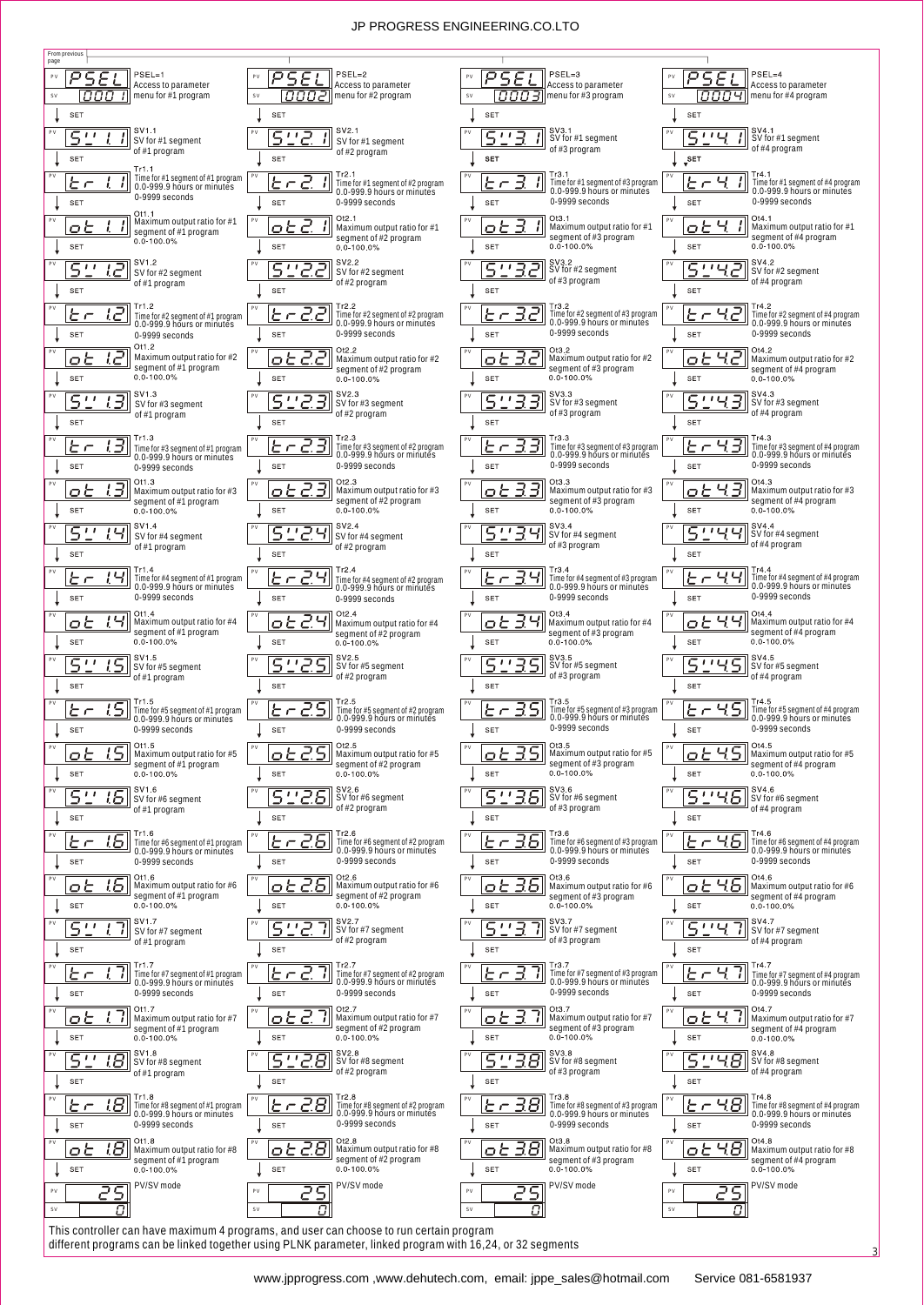#### 6.2 Typical application

Suppose we need a program with 5 segments, using #1 program for the application, check below curve, the maximum output ratio restricted to 80% at segment 4 to avoid damage.

#### system timing unit: hours



#### 6.4 Program automatically jumping

If a program needs to skip on certain segments, set the segment time as 0.0, when program runs to the segment where the time has been set as 0.0, it will go to next segment automatically, for example, in a program where we want to skip on segment 4, then SET the time for segment 4 as "0.0", then program automatically goes to segment 5 from segment 3.

4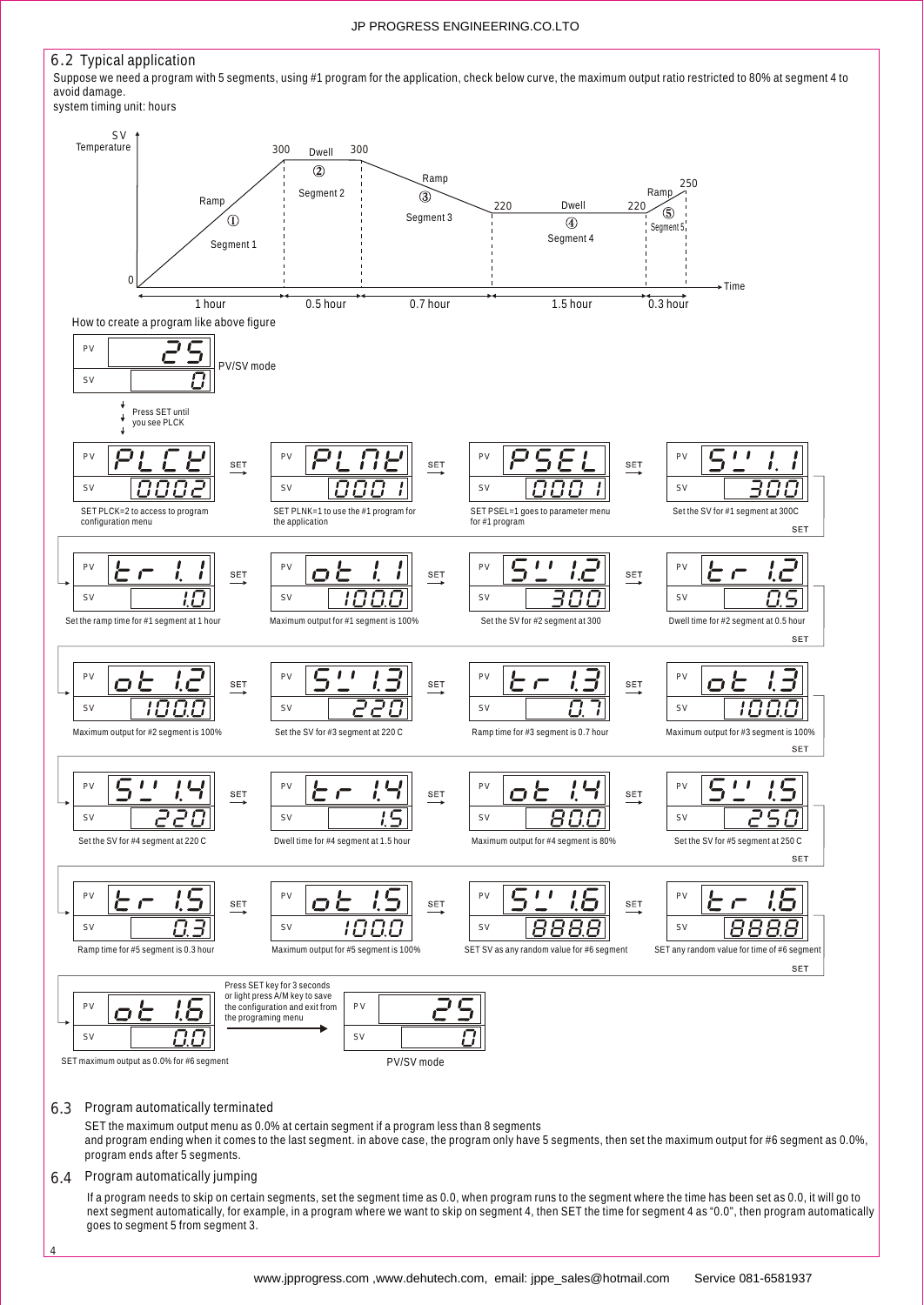#### JP PROGRESS ENGINEERING.CO.LTO

 $\n *p* ④ ④ ②$ 

 $\overline{\textcircled{\tiny \bullet}}$  $\overline{\circledast}$ 

#### 6.2 Programming level 2

Refer to right figure, press SET key for 3 seconds to<br>enter into programming level 2, below parameter sh enter into programming level 2, below parameter shows one by one

|                                                                                                                                                                                                                | one on the fixed sequence         |               |                  | enter into programming level 2, below parameter shows one by                                                                                                                                                                                                                                                                                                           |  |  |
|----------------------------------------------------------------------------------------------------------------------------------------------------------------------------------------------------------------|-----------------------------------|---------------|------------------|------------------------------------------------------------------------------------------------------------------------------------------------------------------------------------------------------------------------------------------------------------------------------------------------------------------------------------------------------------------------|--|--|
| Parameter<br>Notation                                                                                                                                                                                          | Parameter<br>description          | Range         | Default<br>value | Remark                                                                                                                                                                                                                                                                                                                                                                 |  |  |
| Р                                                                                                                                                                                                              | Proportional<br>band for out1     | $0.0 - 200.0$ | 20.0             | Proportional band for output 1(SEP P=3.0 for analog input signal)<br>unit is degree, when P1=0, controller works as ON/OFF controller                                                                                                                                                                                                                                  |  |  |
| 0-3600 Sec<br>Integral time for output 1, when I1=0, integral action disabled<br>Integral time for<br>210<br>integral action gets more sensitive when I1 gets bigger, but fluctation is more expected<br>out 1 |                                   |               |                  |                                                                                                                                                                                                                                                                                                                                                                        |  |  |
|                                                                                                                                                                                                                | Derivative time<br>for out 1      | 0-3600 Sec    | 30               | Derivative time for out 1, when d1=0, the derivative action disabled<br>derivative action gets more sensitive when d1gets bigger, but fluctation is more expected                                                                                                                                                                                                      |  |  |
| REJL                                                                                                                                                                                                           | Auto tuning offset<br>value(AtVL) | 0.199C        | $\Omega$         | Set ATVL to prevent overshoot occurred<br>during autotuning process.                                                                                                                                                                                                                                                                                                   |  |  |
| CYE                                                                                                                                                                                                            | Control cycle time<br>for out 1   | 0 to 999 Sec  | 20               | Control cycle time for out 1<br>Set as 20 S for relay output, 2 S for SSR drive output                                                                                                                                                                                                                                                                                 |  |  |
| 845.                                                                                                                                                                                                           | Control<br>Hysteresis<br>For out1 | 0.0 to 100.0  | 2.0              | When P1=0.0, OUT1 is on/off control<br>In heating application<br>PV > SV OUT1 terminated<br>PV <sv-hys1 activated<br="" out1="">In cooling application:<br/>PV&gt;SV+HYS1 OUT1 activated<br/>PV<sv out1="" td="" terminated<=""></sv></sv-hys1>                                                                                                                        |  |  |
| r SE.                                                                                                                                                                                                          | Proportional<br>resėt<br>For out1 | $-30$ to $30$ | $-5.0$           | Proportional reset for overshoot protection<br>only for out1 output. (Auto set after auto-tun<br>ing)                                                                                                                                                                                                                                                                  |  |  |
| OPL                                                                                                                                                                                                            | Output lower limit                | 0.0 to 100.0% | 0.0              | To set the output lower limit for out 1                                                                                                                                                                                                                                                                                                                                |  |  |
| OPH                                                                                                                                                                                                            | Output higher limit               | 0.0 to 100.0% | 100.0            | To set the output higher limit for out 1                                                                                                                                                                                                                                                                                                                               |  |  |
| LEE                                                                                                                                                                                                            | Access<br>protection<br>parameter | 0000-0255     | $\Omega$         | LCK=0000: all parameters are configurable<br>LCK=0001: only SV value configurable<br>LCK=0010: configurable on SV and parameters under programming level 1<br>LCK=0011: can not configure all parameters<br>LCK=0101:all parameters are configurable, accessible to programming level 3<br>LCK=0201:all parameters are configurable, accessible to programming level 4 |  |  |

#### 6.3 Programming level 3  $6.3$  Programming level 3

 $\overline{5}$ 

6.3.1 6 , 3 , 1 How to access to programming level 3<br>1. Refer to 6.2 instruction and goes to programming level 2,<br>SET LCK=0101 and press SET for 3 seconds to exit to PV/SV mode

 $\overline{a}$ 2.Refer to figure at right, Press SET and shift key at the same time for 3 seconds to access to programming level 3 below parameters will show one by one based on below sequence

| Parameter<br>Notation  | Parameter<br>description                                                                                                                          | Range                            | Default<br>value | Remark                                                                                                                                                                   |                                          |                                                                                                               |              |                                                                        |  |
|------------------------|---------------------------------------------------------------------------------------------------------------------------------------------------|----------------------------------|------------------|--------------------------------------------------------------------------------------------------------------------------------------------------------------------------|------------------------------------------|---------------------------------------------------------------------------------------------------------------|--------------|------------------------------------------------------------------------|--|
|                        | Input signal selection                                                                                                                            |                                  |                  |                                                                                                                                                                          |                                          |                                                                                                               |              |                                                                        |  |
| יקיוו<br>$\mathcal{L}$ | Input signal<br>؛ ہر<br>notation                                                                                                                  | ピピ                               | F<br>I           | F P                                                                                                                                                                      | ı                                        | ק ו                                                                                                           | Π            | ū                                                                      |  |
|                        | Description<br>K                                                                                                                                  | K                                | Ē                | Ė                                                                                                                                                                        | J                                        | J                                                                                                             | Ń            | Wu3_Re25                                                               |  |
|                        | Range<br>400.0<br>°C                                                                                                                              | 1300<br>°C                       | 300.0 °C         | 600 °C                                                                                                                                                                   | 400.0<br>°C                              | 800<br>°C                                                                                                     | 1300 °C      | 2000 °C                                                                |  |
|                        | Input signal<br>S<br>notation                                                                                                                     | Ŀ<br>Ē                           | ь                | RNY                                                                                                                                                                      | RN 3                                     | בחות<br>ו חחו                                                                                                 | PE I         | PE2                                                                    |  |
|                        | Ś<br>Description                                                                                                                                  | T<br>Ŕ                           | R                | 2-10VDd                                                                                                                                                                  | 0-10VDC<br>$0 - 5VDC$                    | 0- 50mV 0- 20mV                                                                                               | Pt100        | Pt100                                                                  |  |
|                        | 1600<br>°C<br>Range                                                                                                                               | 400.0 °C<br>1700<br>°C           | 1800 °C          | $1 - 5VDC$<br>4-20mA                                                                                                                                                     | 0-20mA                                   |                                                                                                               | 199.9~200.00 | $-200 - 800^{\circ}$ C                                                 |  |
|                        | Remark 1: User can select thermocouple or Pt100 via front key<br>Remark 2: Analog input has to be specified before order except 0-20mV and 0-50mV |                                  |                  |                                                                                                                                                                          |                                          |                                                                                                               |              |                                                                        |  |
| ďP                     | Decimal point<br>for analog input                                                                                                                 | 0, 1, 2, 3                       | $\Omega$         |                                                                                                                                                                          | 0: No decimal point<br>3:3 decimal point | 1: 1 decimal point                                                                                            |              | 2: 2 decimal point<br>only applicable for analog input                 |  |
| LSPL                   | SV lower limit                                                                                                                                    | - 1999 to 9999                   | 0                |                                                                                                                                                                          | Setting value lower limit                |                                                                                                               |              | Or to define the lower limit temperature for Re-transmission function  |  |
| USPL                   | SV higher limit                                                                                                                                   | - 1999 to 9999                   | 400              |                                                                                                                                                                          | Setting value higher limit               |                                                                                                               |              | Or to define the higher limit temperature for Re-transmission function |  |
|                        | Display unit                                                                                                                                      | $0 \t1.2$                        | 0                | 0: Celcius                                                                                                                                                               |                                          | 1: Fahrenheit                                                                                                 |              | 2: Without Unit                                                        |  |
| פטיי                   | PV Bias value                                                                                                                                     | -199 to 199                      | 0.0              |                                                                                                                                                                          |                                          |                                                                                                               |              | To compensate the measuring error from the sensors                     |  |
| ሥ 'FH                  | Sampling rate                                                                                                                                     | 0 to 30                          | 25               | When value gets smaller, the response to the sensor is more sensitive<br>but can expect some fluctuation, when value gets bigger, it will have reverse effects           |                                          |                                                                                                               |              |                                                                        |  |
| החרו<br>í              | Analog input<br>lower limit display value                                                                                                         | $-199-9999$                      | $\Omega$         | For example, the display value is ANL1 when<br>input is 4mA for 4-20mA range                                                                                             |                                          |                                                                                                               |              |                                                                        |  |
| RMH .                  | Analog input<br>higher limit display value                                                                                                        | $-1999 - 9999$                   | 2000             |                                                                                                                                                                          |                                          | input is 20mA for 4-20mA range                                                                                |              | For example, the display value is ANH1 when                            |  |
| RL d I                 | Alarm mode for<br>#1 alarm                                                                                                                        | 00 to 18                         | 11               |                                                                                                                                                                          |                                          | To define the alarm mode for #1 alarm                                                                         |              | refer to alarm mode figure for alarm mode description                  |  |
| RH I                   | Alarm hysteresis<br>for #1 alarm                                                                                                                  | 0.0 to 100.0                     | 1.0              |                                                                                                                                                                          |                                          | Alarm hysteresis value for #1 alarm<br>High alarm(lower side hysteresis)<br>Low alarm(higher side hysteresis) |              |                                                                        |  |
| RL d2                  | Alarm mode for<br>#2 alarm                                                                                                                        | 00 to 18                         | 10               |                                                                                                                                                                          |                                          | To define the alarm mode for #2 alarm                                                                         |              | refer to alarm mode figure for alarm mode description                  |  |
| RH2                    | Alarm hysteresis<br>for #2 alarm                                                                                                                  | 0.0 to 100.0                     | 1.0              |                                                                                                                                                                          |                                          | Alarm hysteresis value for #2 alarm<br>High alarm(lower side hysteresis)<br>Low alarm(higher side hysteresis) |              |                                                                        |  |
| RL 33                  | Alarm mode for<br>#3 alarm                                                                                                                        | 00 to 18                         | 10               |                                                                                                                                                                          |                                          | To define the alarm mode for #3 alarm                                                                         |              | refer to alarm mode figure for alarm mode description                  |  |
| RH3                    | Alarm hysteresis<br>for $#3$ alarm                                                                                                                | 0.0 to 100.0                     | 1.0              |                                                                                                                                                                          |                                          | Alarm hysteresis value for #3 alarm<br>High alarm(lower side hysteresis)<br>Low alarm(higher side hysteresis) |              |                                                                        |  |
| CLId                   | Control action                                                                                                                                    | $\Omega$<br>or<br>$\overline{1}$ | $\Omega$         |                                                                                                                                                                          |                                          | 0: Reverse control(heating)<br>1:Direct control(cooling)                                                      |              |                                                                        |  |
| <b>RLE</b>             | ALt<br>Program ending<br>alarm delay time                                                                                                         | 0-9999<br>Seconds                | $\Omega$         | O: When value=0, the alarm output right after program end<br>Other value from 1-9999 seconds<br>Program end alarm output delay certain (from 1-9999 seconds) then output |                                          |                                                                                                               |              |                                                                        |  |
| GR æ                   | Wait                                                                                                                                              | $0.0 - 100.0$<br>Celcius         |                  |                                                                                                                                                                          |                                          | 0:Disable program holding function                                                                            |              |                                                                        |  |
| PLINE                  | PUNt<br>System time units                                                                                                                         | 0.1.2                            | $\Omega$         | Other value: temperature range to active the program holding function<br>0: Hour (0.0~999.9 Hour)<br>1: Minutes(0.0~999.9 Minutes)<br>2: Second(0-9999 Seconds)          |                                          |                                                                                                               |              |                                                                        |  |

| Parameter | Parameter                                         | Range      | Default       | Remark                                                                              |
|-----------|---------------------------------------------------|------------|---------------|-------------------------------------------------------------------------------------|
| Notation  | description<br>PrF                                |            | value         |                                                                                     |
| $P$ $F$   | Temperature where<br>the program starts<br>to run | 0.1        |               | 0: Program starts to run from 0<br>1: Program starts to run from process value      |
| 121713    | Communication address                             | $0 - 127$  |               | To configure the address of controller in communication mode                        |
| bRud      | Communication rate                                | 0, 1, 2, 3 | $\mathcal{P}$ | $bAUd=2$ Rate=9.6K<br>$bAUd=0$ Rate=2.4K<br>$bAUd=3$ Rate=19.2K<br>bAUd=1 Rate=4.8K |

00: No alarm output

\*\* Alarm mode(ALd=00~18)

10: No alarm output 11: Deviation high alarm 12: Deviation low alarm

- 
- 13: Deviation high/low alarm 14: Deviation band alarm 15: Process high alarm
- 
- 16: Process low alarm 17: Program execution alarm

01: Deviation high alarm with alarm standby funciton 02: Deviation low alarm with alarm standby function 03: Deviation high/low alarm with alarm standby function

04: Deviation band alarm with alarm standby function 05: Process high alarm with alarm standby function

06: Process low alarm with alarm standby function

07: Segment ending alarm

#### 6.3.2 Alarm mode specification 18:Program ending alarm

| Code | ALD      | Specification(Example for alarm 1)                                                                                                    |  |  |  |  |  |  |  |  |
|------|----------|---------------------------------------------------------------------------------------------------------------------------------------|--|--|--|--|--|--|--|--|
| N    | 10 or 00 | No alarm                                                                                                                              |  |  |  |  |  |  |  |  |
|      |          | Deviation high alarm<br>:AH1 Alarm ON<br>AL 1<br>C<br><b>HIGH</b><br>LOW<br>SV<br>SV+AL1                                              |  |  |  |  |  |  |  |  |
| A    | 11       | Deviation high alarm<br>AH1:<br>Alarm ON<br>AL1 < 0<br><b>HIGH</b><br>LOW<br>.SV<br>$SV+AL1$                                          |  |  |  |  |  |  |  |  |
|      |          | Deviation low alarm<br>Alarm ON<br>$AH1$ :<br>AL <sub>1</sub><br>C<br>LOW<br>HIGH<br>$SV+AL1$                                         |  |  |  |  |  |  |  |  |
| в    | 12       | SV<br>Deviation low alarm<br>Alarm ON<br>AH1<br>AL1<0<br><b>HIGH</b><br>LOW<br><b>SV</b><br>$SV+ALJ$                                  |  |  |  |  |  |  |  |  |
| С    | 13       | Deviation high/low alarm<br>$A_{H1}$<br>Alarm ON<br>$A$ H <sub>1</sub><br>Alarm ON<br>$SV-ALY$<br>HIGH<br>LOW<br>SV <sup></sup>       |  |  |  |  |  |  |  |  |
| D    | 14       | $SV+AL1$<br>Deviation band alarm<br>Alarm ON<br><b>HIGH</b><br>LOW<br>SV<br>$SV-ALY$<br>$SV+AL1$                                      |  |  |  |  |  |  |  |  |
| н    | 15       | Process high alarm<br>Alarm ON<br>AH <sub>1</sub><br><b>HIGH</b><br>LOW<br>AL <sub>1</sub>                                            |  |  |  |  |  |  |  |  |
| J    | 16       | Process low alarm<br>Alarm ON<br>AH1<br><b>HIGH</b><br>LOW<br>AL1                                                                     |  |  |  |  |  |  |  |  |
| E    | 01       | Deviation high alarm with hold action<br>: AH1 Alarm ON<br>AL 1<br>d<br>HIGH<br>LOW<br><b>SV</b><br>$\frac{1}{2}SV + AL$ <sup>1</sup> |  |  |  |  |  |  |  |  |
|      |          | Deviation high alarm with hold action<br>AAH1<br>Alarm ON<br>AL1<0<br>HIGH<br>LOW<br><b>SV</b><br>$SV+AL1$                            |  |  |  |  |  |  |  |  |
| F    | 02       | Deviation low alarm with hold action<br>Alarm ON<br>$AH1$ :<br>AL1 O<br>HIGH<br><b>LOW</b><br>$SV+AL1$<br>SV                          |  |  |  |  |  |  |  |  |
|      |          | Deviation low alarm with hold action<br>Alarm ON<br>AL1 < 0<br>$AH1$ :<br>HIGH<br>LOW<br>SV,<br>$SV+AL$                               |  |  |  |  |  |  |  |  |
| G    | 03       | Deviation high/low alarm with hold action<br>AH1<br>Alarm ON<br>Alarm ON<br><u>AH</u> 1<br>$SV-AL1$<br>HIGH<br>LOW<br>SV<br>SV+AL1    |  |  |  |  |  |  |  |  |
| М    | 04       | Deviation band alarm with hold action<br>Alarm ON<br>HIGH<br>LOW<br>SV <sub>1</sub><br>$SV-AL\n  L$<br>$SV+AL1$                       |  |  |  |  |  |  |  |  |